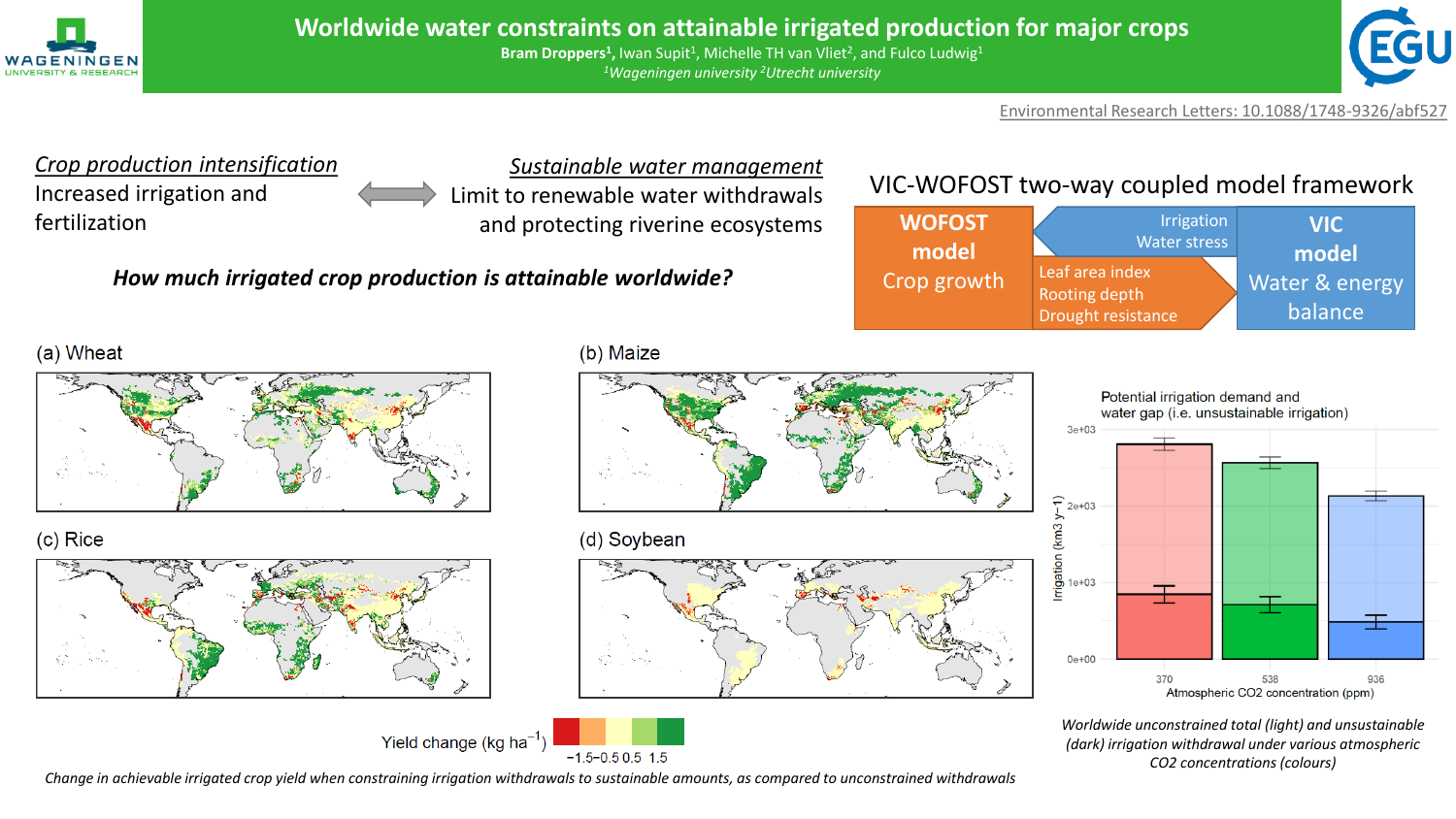



Environmental Research Letters: 10.1088/1748-9326/abf527



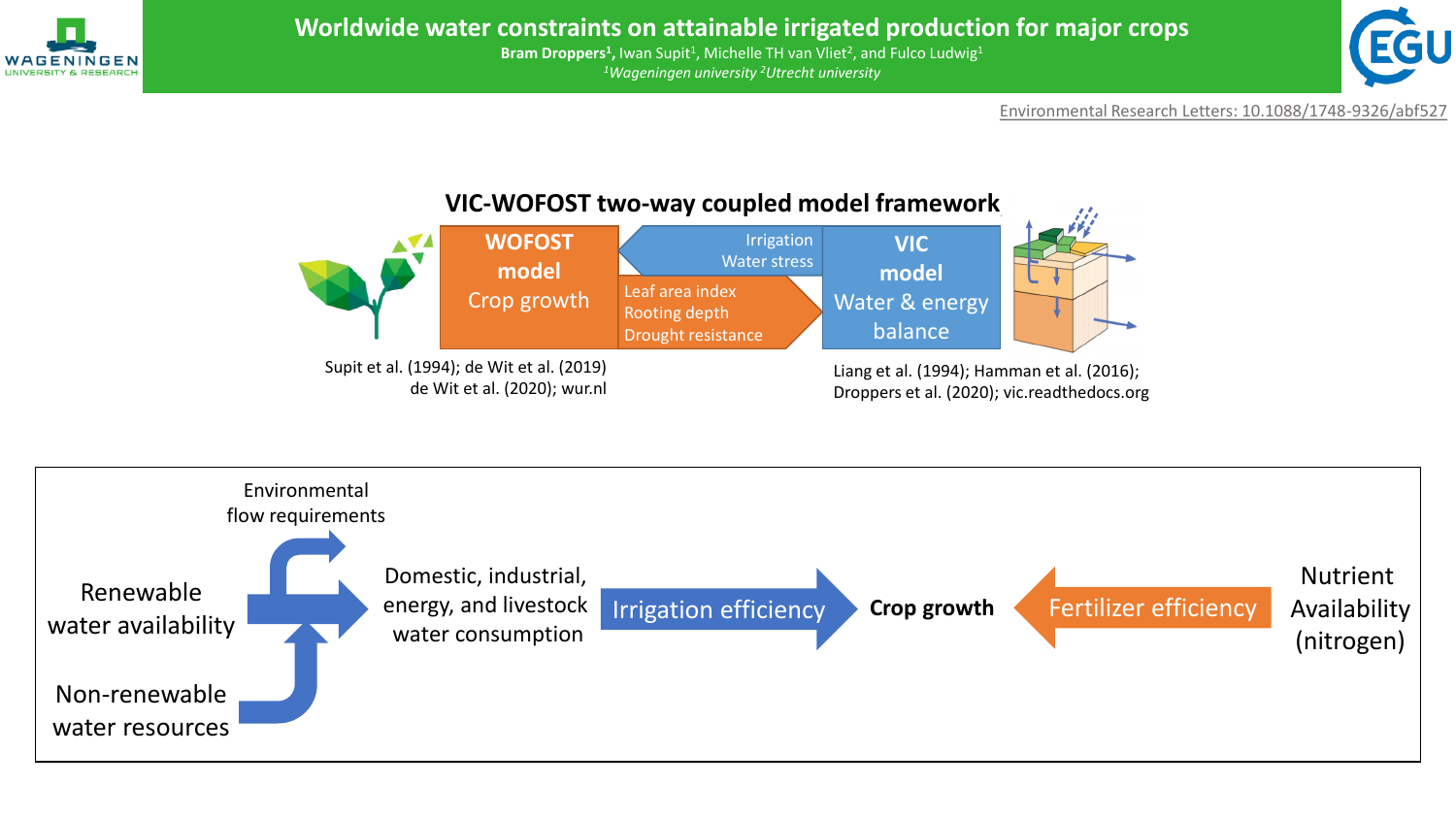



Environmental Research Letters: 10.1088/1748-9326/abf527

## **Model setup**

| <b>Simulations</b> | <b>Nutrient</b><br>limitations | Non-renewable<br>withdrawals | <b>Environmental water</b><br>requirements |
|--------------------|--------------------------------|------------------------------|--------------------------------------------|
| Potential          |                                | X                            |                                            |
| <b>Baseline</b>    | X                              | X                            |                                            |
| Restricted         | X                              |                              | X                                          |
| Attainable         |                                |                              | X                                          |

*Potential* - unlimited by water and nutrients *Baseline* - limited nutrients and rainfed limited by precipitation *Restricted -* as baseline, but irrigation limited by sustainable water withdrawals *Attainable* - as restricted, but unlimited by nutrients

*Potential production – baseline production = production gap*

| Input data                                                  | <b>Source</b>                                                       |  |
|-------------------------------------------------------------|---------------------------------------------------------------------|--|
| WFDEI weather forcing (1979-2016)                           | Weedon et al. (2014)                                                |  |
| MIRCA2000 monthly cropland areas                            | Portmann et al. (2010)                                              |  |
| Compiled crop fertilizer application                        | Mueller et al. (2012)<br>Hurtt et al. (2020)<br>Zhang et al. (2017) |  |
| <b>QUEFTS mineralization rate</b>                           | Sattari et al. (2014)                                               |  |
| <b>ISRIC-WISE soil characteristics</b>                      | Batjes et al. (2016)<br>Saxton et al. (1986)                        |  |
| <b>AVHRR land cover</b>                                     | Hansen et al. (2000)                                                |  |
| Domestic, industrial, energy and livestock water<br>demands | Droppers et al. (2020)                                              |  |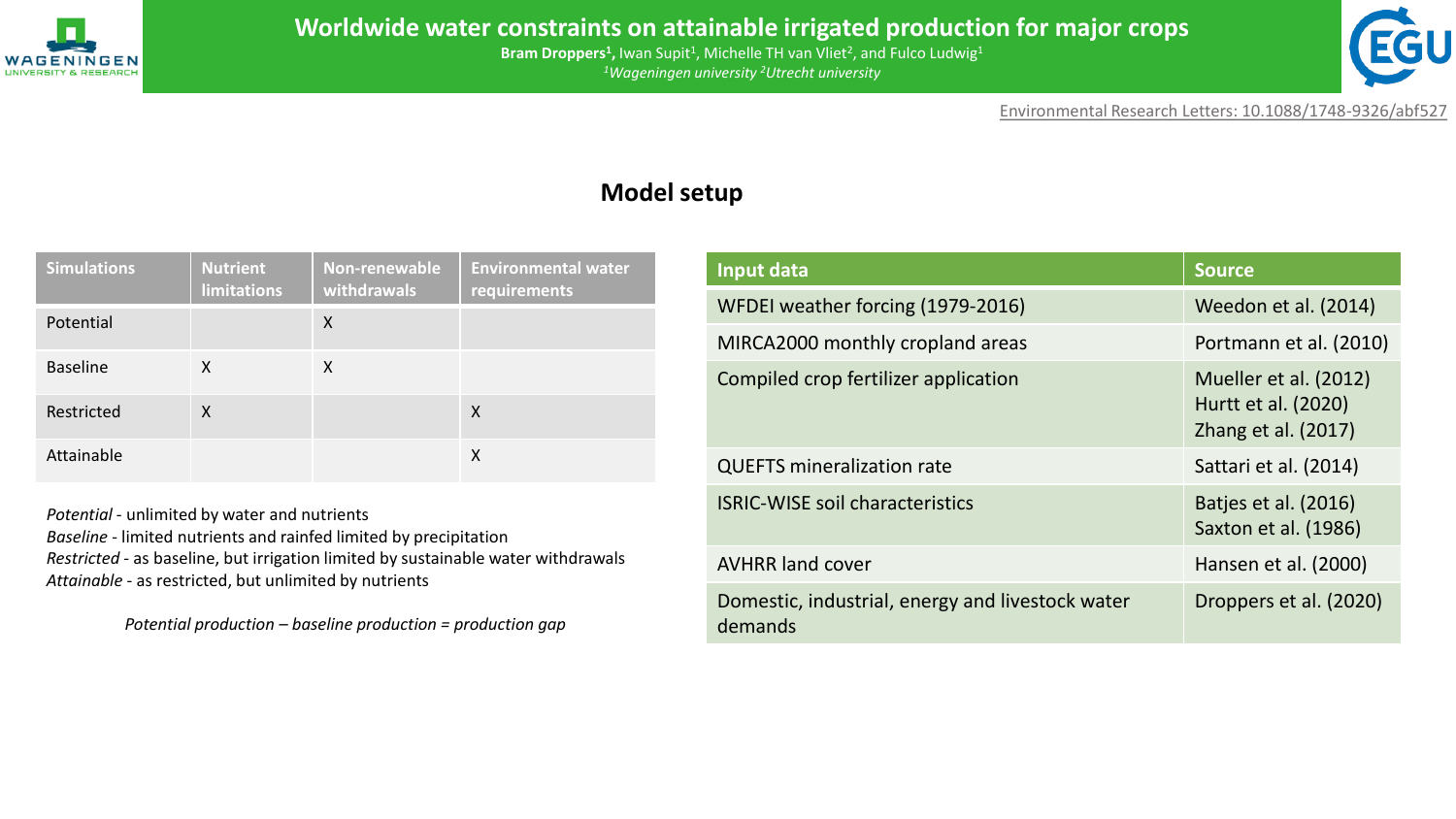



Environmental Research Letters: 10.1088/1748-9326/abf527

# Worldwide irrigated wheat, maize, rice and soybean crop production for potential, baseline, attainable and restricted simulations. From Droppers et al. (2021)

| <b>Irrigated</b><br><b>Production</b> | <b>Potential</b><br>$(Mt y-1)$ | <b>Baseline</b><br>(% of potential) | <b>Attainable</b><br>(% of potential) | <b>Restricted</b><br>(% of potential) |
|---------------------------------------|--------------------------------|-------------------------------------|---------------------------------------|---------------------------------------|
| Wheat                                 | 268                            | 89                                  | 78                                    | 71                                    |
| <b>Maize</b>                          | 242                            | 80                                  | 80                                    | 67                                    |
| <b>Rice</b>                           | 436                            | 95                                  | 91                                    | 87                                    |
| Soybean                               | 15                             | 100                                 | 94                                    | 94                                    |
| <b>Total</b>                          | 961                            | 89                                  | 85                                    | 78                                    |

*Potential* - unlimited by water and nutrients

*Baseline* - limited nutrients and rainfed limited by precipitation

*Restricted -* as baseline, but irrigation limited by sustainable water withdrawals

*Attainable* - as restricted, but unlimited by nutrients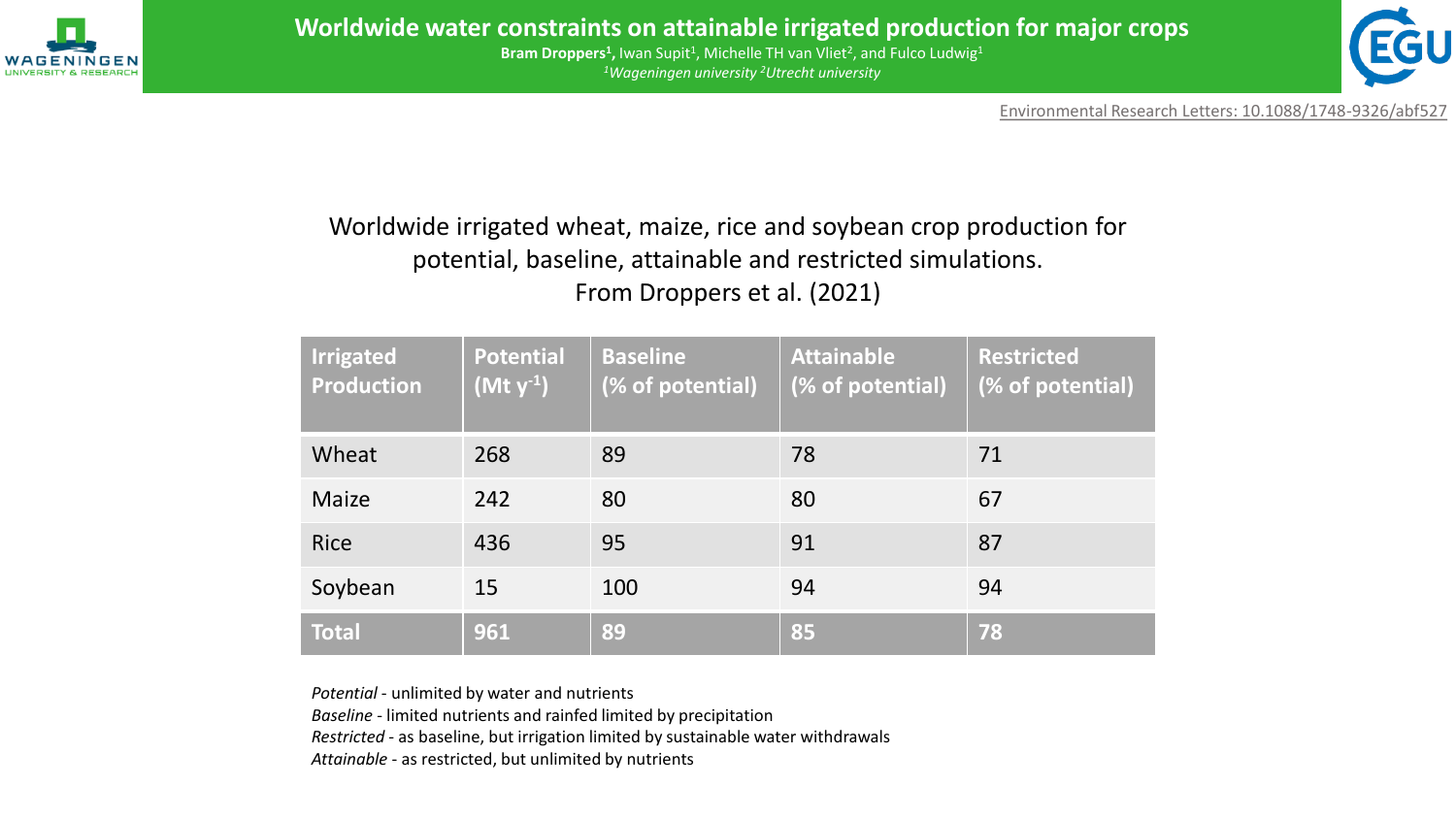

Bram Droppers<sup>1</sup>, Iwan Supit<sup>1</sup>, Michelle TH van Vliet<sup>2</sup>, and Fulco Ludwig<sup>1</sup> *<sup>1</sup>Wageningen university <sup>2</sup>Utrecht university*



Environmental Research Letters: 10.1088/1748-9326/abf527



(b) Maize



(c) Rice

(d) Soybean



Production gap (%)  $0.75$   $0.25$  0  $0.25$  0.75

Crop production gap for rainfed and irrigated crop production (as % of potential production). Colours indicate whether the gap results mainly from water (purple) or nutrients (brown). From Droppers et al. (2021)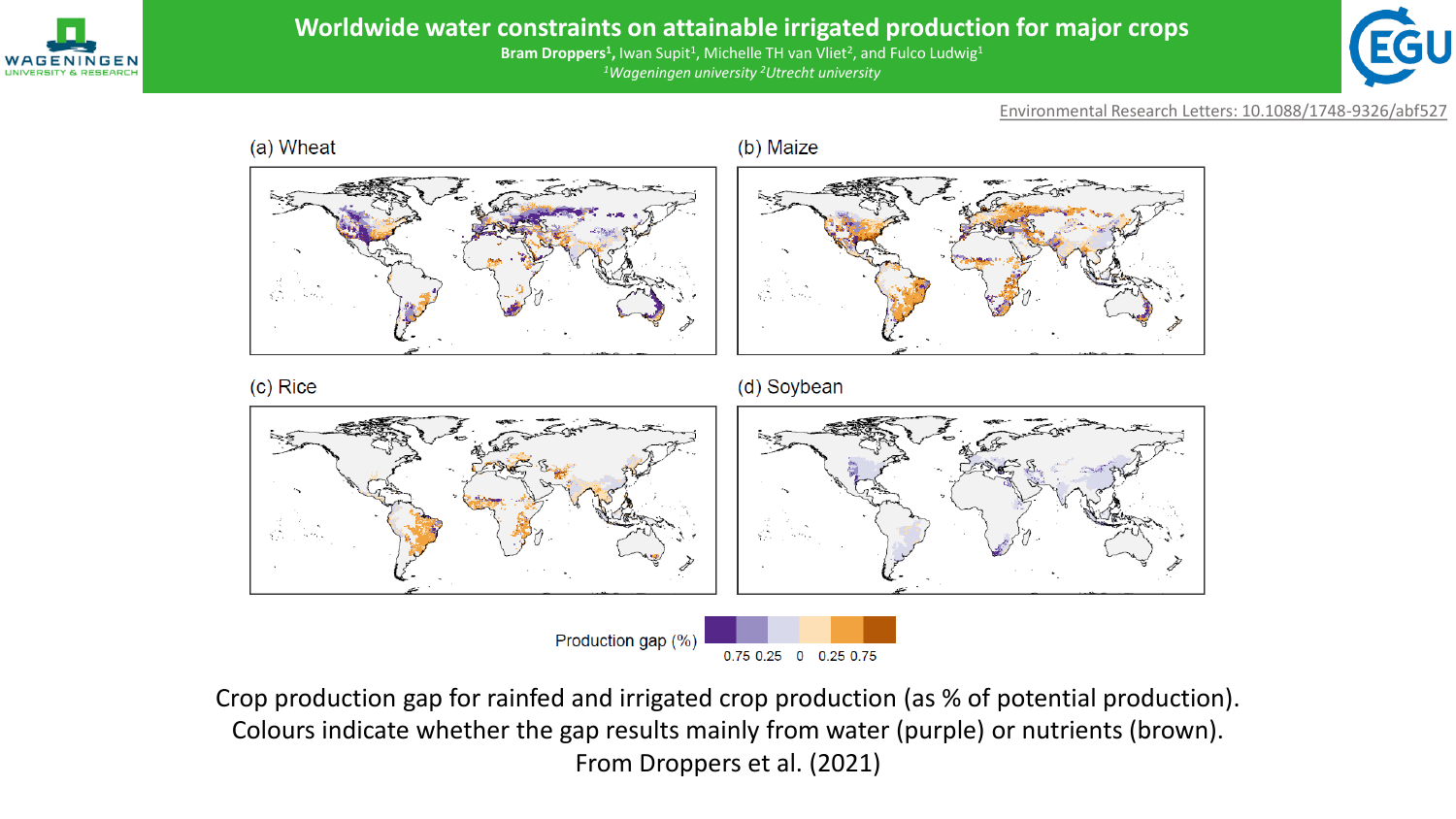

Bram Droppers<sup>1</sup>, Iwan Supit<sup>1</sup>, Michelle TH van Vliet<sup>2</sup>, and Fulco Ludwig<sup>1</sup> *<sup>1</sup>Wageningen university <sup>2</sup>Utrecht university*



Environmental Research Letters: 10.1088/1748-9326/abf527

# Irrigation





Water gap (unsustainable water withdrawals) for irrigated crop production. Colours indicate whether the gap is at the expense of environmental flow requirements (brown) Or non-renewable water withdrawals (purple). From Droppers et al. (2021)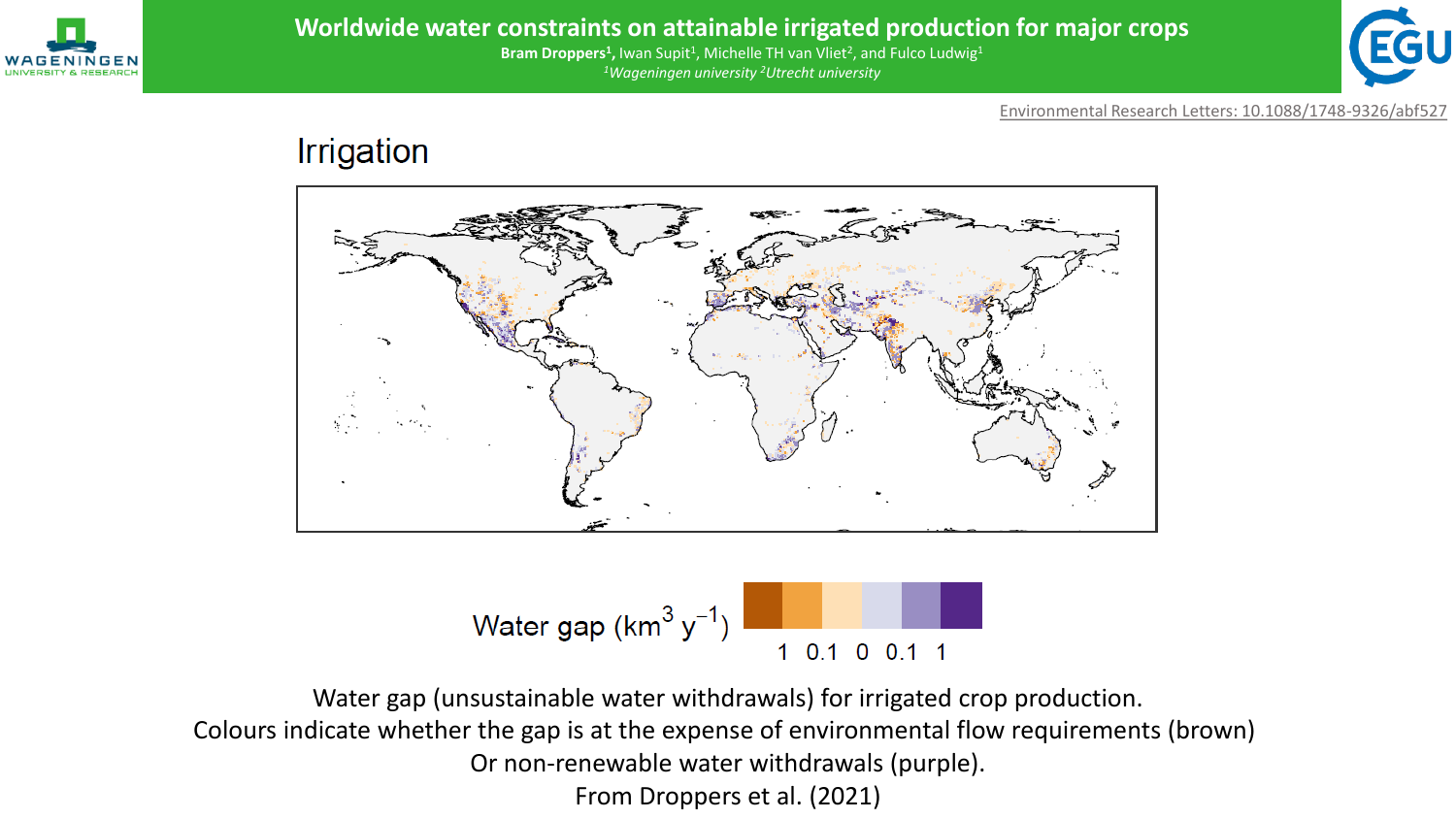



Environmental Research Letters: 10.1088/1748-9326/abf527

### **Solutions**

Water efficient crops and crop varieties (Godfrey et al., 2010; Morison et al., 2008) Increasing irrigation efficiencies (Jägermeyr et al., 2017; Jägermeyr et al., 2016) Inter-basin water transfers (Liu et al., 2017) Reallocation and expansion of irrigation in other regions (Rosa et al., 2018; Rosa et al., 2019; Pastor et al., 2019)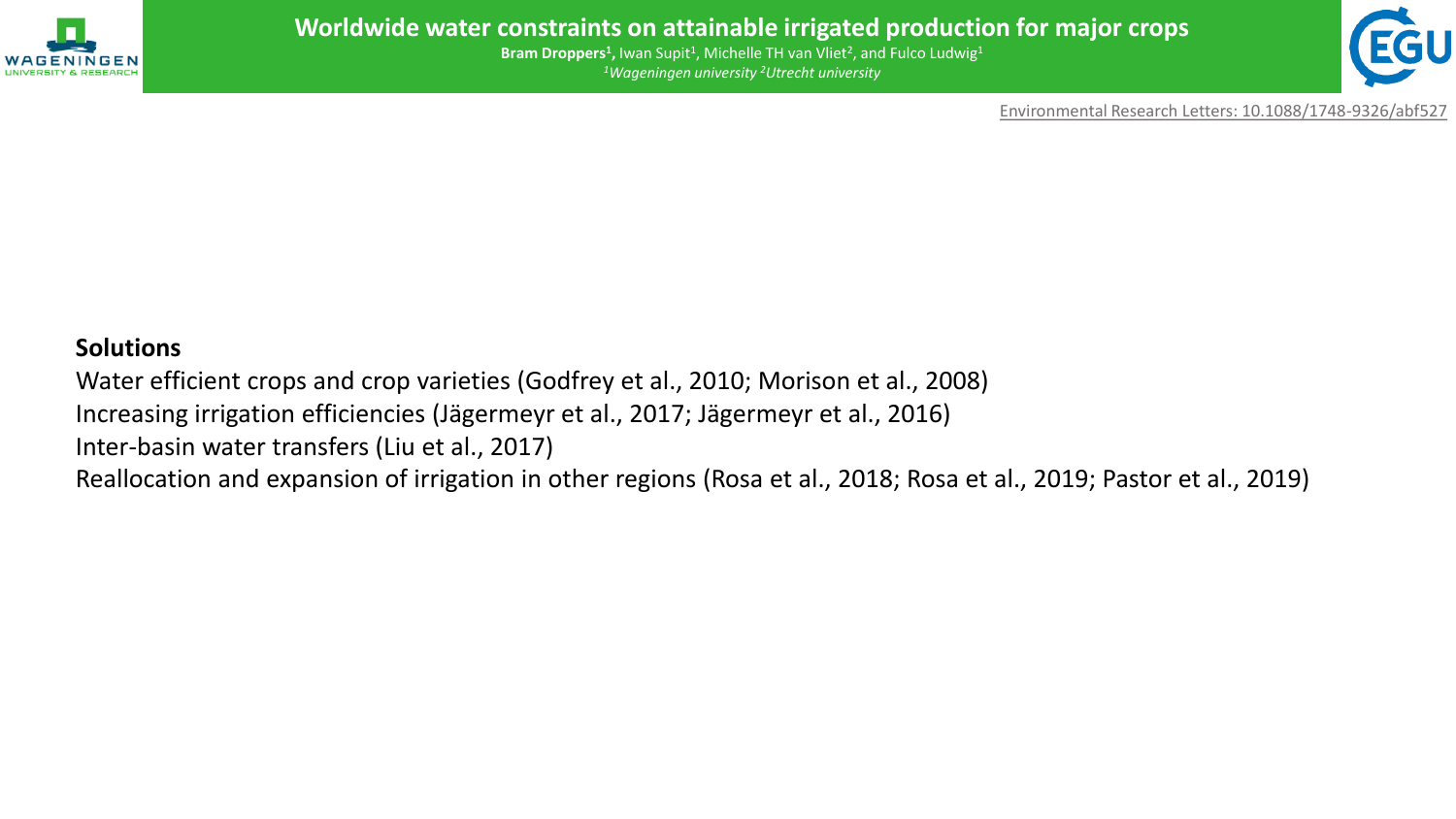

Bram Droppers<sup>1</sup>, Iwan Supit<sup>1</sup>, Michelle TH van Vliet<sup>2</sup>, and Fulco Ludwig<sup>1</sup> *<sup>1</sup>Wageningen university <sup>2</sup>Utrecht university*



Environmental Research Letters: 10.1088/1748-9326/abf527



Worldwide potential (light) and attainable (dark) irrigated crop production Under various atmospheric CO2 concentrations (colours)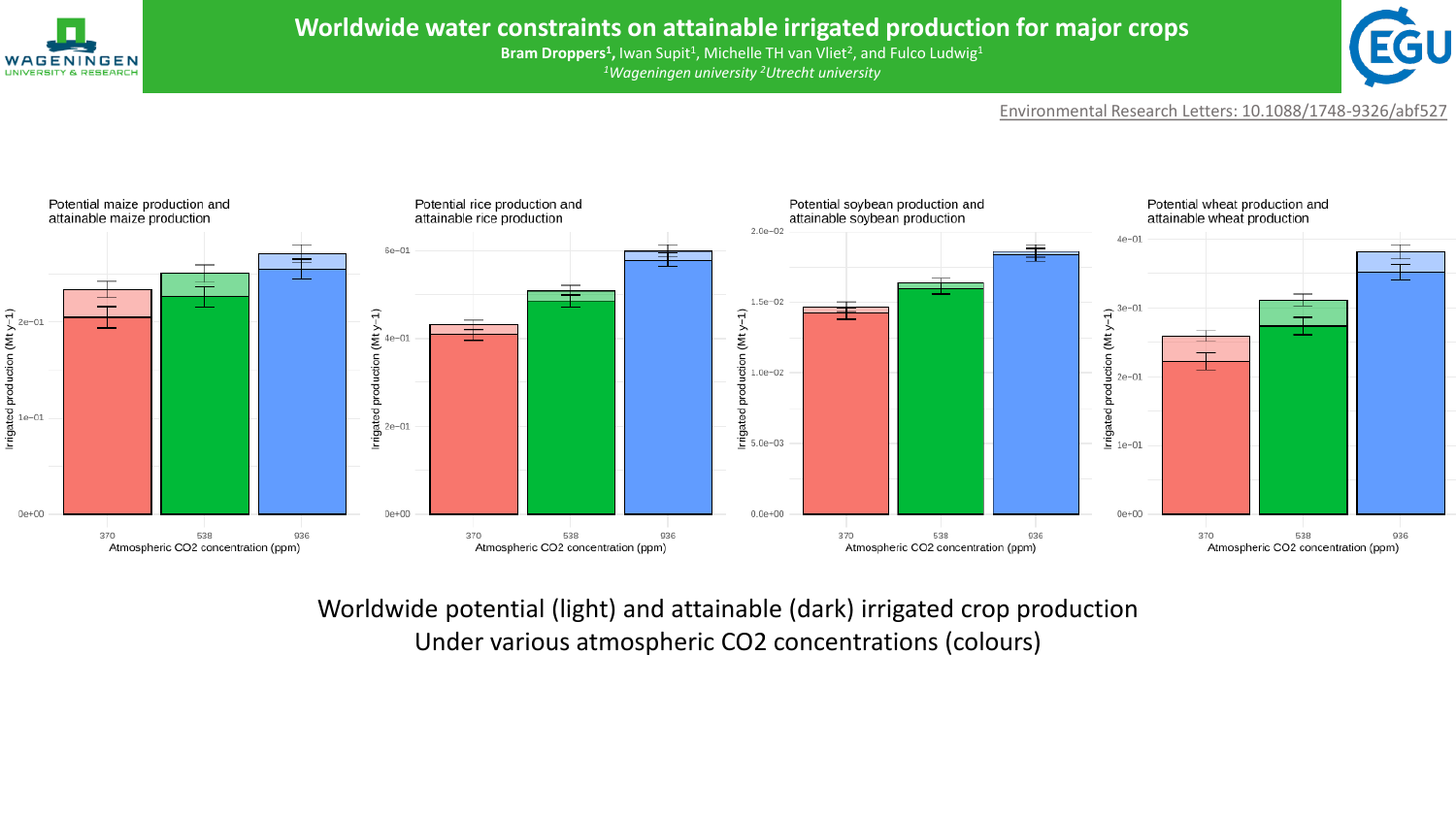



Environmental Research Letters: 10.1088/1748-9326/abf527

#### • **References**

- Droppers, B., Franssen, W. H., Van Vliet, M. T., Nijssen, B., & Ludwig, F. (2020). Simulating human impacts on global water resources using VIC-5. *Geoscientific Model Development*, *13*(10), 5029-5052.
- Droppers, B., Supit, I., van Vliet, M. T., & Ludwig, F. (2021). Worldwide water constraints on attainable irrigated production for major crops. *Environmental Research Letters*.
- Supit, I., Hooijer, A. A., & Van Diepen, C. A. (1994). System description of the WOFOST 6.0 crop simulation model implemente in CGMS.
- de Wit, A. J. W., Boogaard, H. L., Supit, I., & van den Berg, M. (2020). System description of the WOFOST 7.2, cropping systems model. Wageningen Environmental Research.
- de Wit, A., Boogaard, H., Fumagalli, D., Janssen, S., Knapen, R., van Kraalingen, D., ... & van Diepen, K. (2019). 25 years of the WOFOST cropping systems model. *Agricultural Systems*, *168*, 154-167.
- Liang, X., Lettenmaier, D. P., Wood, E. F., & Burges, S. J. (1994). A simple hydrologically based model of land surface water and energy fluxes for general circulation models. *Journal of Geophysical Research: Atmospheres*, *99*(D7), 14415-14428.
- Hamman, J. J., Nijssen, B., Bohn, T. J., Gergel, D. R., & Mao, Y. (2018). The Variable Infiltration Capacity model version 5 (VIC-5): Infrastructure improvements for new applications and reproducibility. *Geoscientific Model Development*, *11*(8), 3481-3496.
- Weedon, G. P., Balsamo, G., Bellouin, N., Gomes, S., Best, M. J., & Viterbo, P. (2014). The WFDEI meteorological forcing data set: WATCH Forcing Data methodology applied to ERA-Interim reanalysis data. Water Resources Research, 50(9), 7505-7514.
- Portmann, F. T., Siebert, S., & Döll, P. (2010). MIRCA2000—Global monthly irrigated and rainfed crop areas around the year 2000: A new high-resolution data set for agricultural and hydrological modeling. Global biogeochemical cycles, 24(1).
- Mueller, N. D., Gerber, J. S., Johnston, M., Ray, D. K., Ramankutty, N., & Foley, J. A. (2012). Closing yield gaps through nutrient and water management. Nature, 490(7419), 254-257.
- Hurtt, G. C., Chini, L., Sahajpal, R., Frolking, S., Bodirsky, B. L., Calvin, K., ... & Zhang, X. (2020). Harmonization of global land use change and management for the period 850–2100 (LUH2) for CMIP6. Geoscientific Model Development, 13(11), 5425-5464.
- Batjes, N. H. (2016). Harmonized soil property values for broad-scale modelling (WISE30sec) with estimates of global soil carbon stocks. Geoderma, 269, 61-68.
- Saxton, K. E., Rawls, W., Romberger, J. S., & Papendick, R. I. (1986). Estimating generalized soil‐water characteristics from texture. Soil science society of America Journal, 50(4), 1031-1036.
- Sattari, S. Z., Van Ittersum, M. K., Bouwman, A. F., Smit, A. L., & Janssen, B. H. (2014). Crop yield response to soil fertility and N, P, K inputs in different environments: testing and improving the QUEFTS model. Field Crops Research, 157, 35-46.
- Hansen, M. C., DeFries, R. S., Townshend, J. R., & Sohlberg, R. (2000). Global land cover classification at 1 km spatial resolution using a classification tree approach. International journal of remote sensing, 21(6-7), 1331-1364.
- Zhang, B., Tian, H., Lu, C., Dangal, S. R., Yang, J., & Pan, S. (2017). Global manure nitrogen production and application in cropland during 1860–2014: a 5 arcmin gridded global dataset for Earth system modeling. Earth System Science Data, 9(2), 667-678.